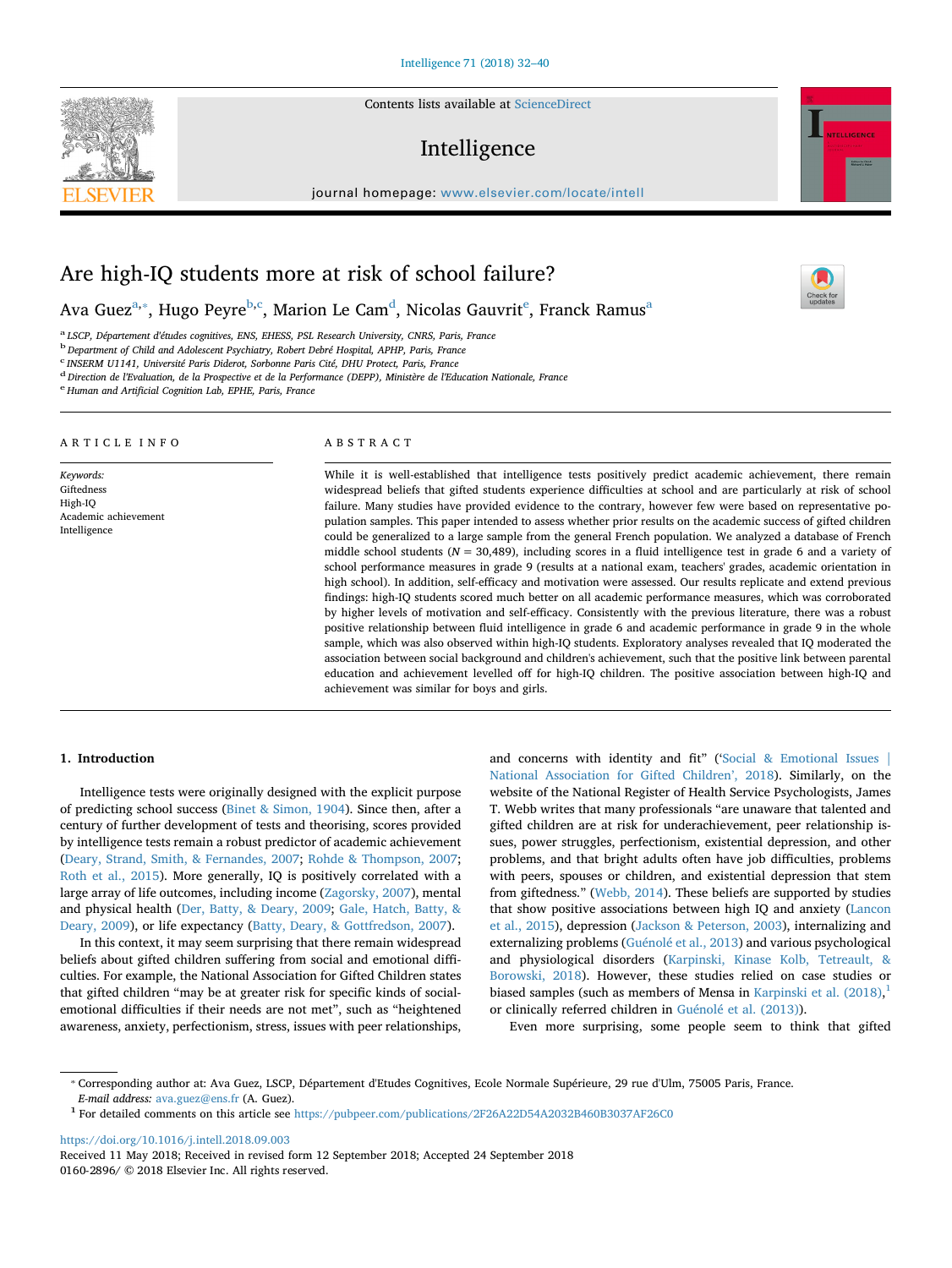children are more at risk of school failure, potentially due to the above mentioned social and emotional problems, but also to lower self-efficacy or motivation [\(Reis & McCoach, 2000](#page-8-12)), heightened risk of bullying ([Peterson & Ray, 2006\)](#page-8-13), boredom in class [\(Vannetzel, 2009](#page-8-14)) or perfectionism [\(Webb, 2014](#page-8-7)) – even though some studies argue against these hypotheses [\(Feldhusen & Kroll, 1991;](#page-8-15) [McCoach & Siegle, 2003](#page-8-16); [Peters & Bain, 2011;](#page-8-17) [Roznowski, Hong, & Reith, 2000](#page-8-18)). Other authors argue in favour of the existence of a "negative Pygmalion effect", that would encourage the child to conform to its environment and the lower demands of the school in order to be accepted by others, which, as a consequence, would increase socio-emotional problems and heighten the risk of failure ([Terrassier, 2009\)](#page-8-19). Thus, popular media report that 20% of gifted student may drop out of school in the US ([Kuzujanakis,](#page-8-20) [2013\)](#page-8-20), while in France, the reported proportion of gifted children failing at school goes from one third ([Bourgeois, 2017](#page-7-2); [Colonat, 2018](#page-8-21); Le [Saint, 2017\)](#page-8-22) to up to 70% [\(Quillet, 2012\)](#page-8-23). Here again, these figures are supported by little evidence, or come from biased samples – e.g. the estimate of one third of failing gifted students in France comes from a survey of parents of children belonging to the French Association for Gifted Children ([Côte, 2005\)](#page-8-24).

In contrast, scientific evidence converges towards the fact that gifted students perform better than their peers. The literature on the achievement of gifted students goes back to the 1920s with Terman's Study of the Gifted ([Terman, 1926a](#page-8-25)). This longitudinal study examined the characteristics and development of 1528 high-IQ children in California, aged 2 to 13 at the beginning of the study. Gifted students from the main experimental group were selected in Californian public schools by the means of a three-step process involving teacher nomination, the National Intelligence Test, and an abbreviated version of the Stanford-Binet test (belonging to the top 1%). Results showed that the gifted participants were rated higher by teachers on the quality of their school work compared to a control group [\(Terman, 1926b\)](#page-8-26), and performed better at the Stanford Achievement Tests by two to five times the standard deviation of the controls ([Terman, 1926c](#page-8-27)). Starting in the 1970s, the Study of Mathematically Precocious Youth (SMPY) followed five cohorts of American gifted students. The first three cohorts were identified at 12–13 years old by talent searches and selected with scores at the mathematics and verbal subtests of the SAT [\(Lubinski & Benbow,](#page-8-28) [2006\)](#page-8-28). The first cohort included 2188 students in the top 1%, the second, those in the top  $0.5\%$  ( $N = 778$ ), the third, those in the top 0.01% ( $N = 501$ ). By age 33, 25% of participants of the first cohort had earned a doctorate, 30% of cohort 2, and 50% of cohort 3 – compared to 1% in the general population ([Lubinski & Benbow, 2006\)](#page-8-28). Similarly, [McCoach and Siegle \(2003\)](#page-8-16) have shown that gifted university students in the US (identified by school district volunteers) have higher selfreported Grade Point Averages (GPAs) than students from the general population, but their sample was small and not representative. Matthews (2006) also reported that in North Carolina, less than 1% of gifted high-school students (as identified by a talent search) dropped out. However, a common limitation to these studies is their respective selection process. Indeed, they relied on teacher nomination or talent searches, which may have favoured the inclusion of academically successful gifted students in the gifted sample at the expense of low achievers, thus potentially amplifying the difference between gifted and controls. Overcoming this limitation, [Roznowski et al. \(2000\)](#page-8-18) led a large scale study examining various academic outcomes among 12,630 American gifted and non-gifted students from the general population. Their results show that gifted individuals (top 5%) are more likely to participate in college preparatory programs, receive A and B grades in school, spend more time on homework, be less absent, like school more, feel more at ease in academic courses, and have higher self-esteem. However, their measure of cognitive ability relied on highly academic skills (they used a composite score of vocabulary, reading and arithmetic tests – BYTEST), which considerably reduces the strength of their results.

While the belief that high-IQ student are more at risk of school

failure has not been supported by the literature and seems contradictory with the generally positive correlation between IQ and achievement, it is not inconceivable that this relationship might reverse or at least level off beyond a certain IQ level, such that individuals with very high IQ might succeed less well than expected from the linear relationship observed in non-gifted children. Again, this threshold hypothesis has not been supported by the literature, as a series of studies showed the existence of differences in degrees earned and other indicators of success depending on ability levels, even within the highly gifted SMPY population ([Park, Lubinski, & Benbow, 2008;](#page-8-29) [Robertson, Smeets, Lubinski,](#page-8-30) [& Benbow, 2010\)](#page-8-30).

These findings together indicate that gifted students, far from being worse off at school, outperform their peers. However, most of these studies involved nomination or talent search as a selection step in order to find gifted participants, which implies that the participants in these studies may be biased in favour of successful gifted children. Therefore, these results were often based on non-representative samples, so that there remains a need for research on the gifted in the general population. Besides, these studies where all conducted in the United States, which raises the question of the generalisability of their findings in other countries.

In order to test whether previous results on the academic performance of gifted students could be replicated in a large representative sample and in a different population, we analyzed data from 30,489 French middle school students. Giftedness is a very broad term, which can refer to superior abilities in multiple domains, such as general intellectual ability, leadership skills, or visual/performing arts. In this paper, we investigate intellectual giftedness, i.e. superior general intellectual ability. The data used includes scores in a fluid intelligence test in grade 6 and a variety of school performance measures in grade 9 (results at a national exam, teachers' grades, academic orientation in high school). In addition, self-efficacy and motivation were assessed. This rich database thus allowed us to study the differences in a large range of school performance measures between gifted and non-gifted students in France.

In accordance with the existing literature, we formulated the following hypotheses:

- a) High-IQ students show better academic achievement than other students.
- b) They drop out less frequently from middle school.
- c) High-IQ students show higher scores in measures of self-efficacy and motivation.
- d) There is a positive relationship between IQ in 6th grade and achievement in 9th grade.
- e) This relationship holds equally in high-IQ students and in the general population.

#### **2. Method**

## *2.1. Sample*

We analyzed data from the DEPP Panel 2007, a study directed by the Direction de l'Evaluation, de la Prospective et de la Performance (DEPP), French Ministry of Education [\(Trosseille, Champault, & Lieury,](#page-8-31) [2013\)](#page-8-31). 34,986 children were followed from their entrance in the first year of French middle school (grade 6) in 2007 to the second year of high school (grade 11). The study was compulsory and approved by the National Council for Statistical Information (CNIS) (visa n°2008A061ED and 2011A082ED), ensuring public interest and conformity with ethical, statistical and confidentiality standards. The sampling strategy was balanced sampling, i.e. the random selection of a sample that is representative of the sampling frame based on available characteristics, using the algorithm CUBE created by INSEE [\(Rousseau & Tardieu,](#page-8-32) [2004\)](#page-8-32). The sample was randomly selected from an exhaustive sampling frame, the *Système d'information du second degré de la DEPP*, balancing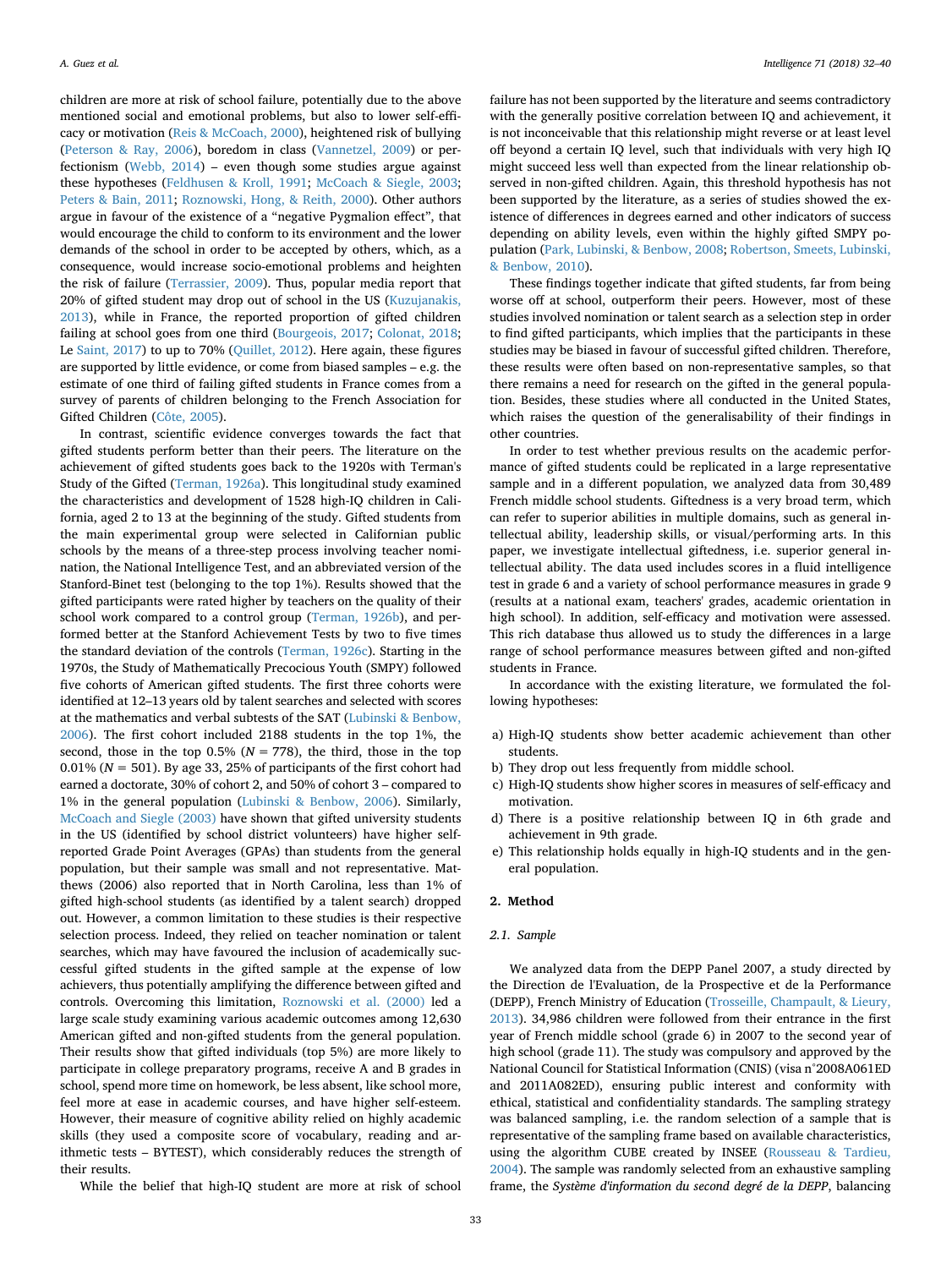the following characteristics: region, public/private status of the school, urban unit, school establishment, age of entry in grade 6 [\(Trosseille](#page-8-31) [et al., 2013\)](#page-8-31). The sample was constituted in such a way as to be representative of the French population of middle school students, with a slight over-representation of students in schools belonging to the Réseau Ambition Réussite (Success Ambition Network – schools in disadvantaged areas). Previous analyses of this dataset have been conducted before [\(Guez, Panaïotis, Peyre, & Ramus, 2018;](#page-8-33) [Trosseille et al.,](#page-8-31) [2013\)](#page-8-31). Our working sample includes students for whom the intelligence score in grade 6 was available and different from zero (*N* = 30,489). [Table 1](#page-2-0) describes the main socio-demographic characteristics for high-IQ and non-high-IQ students in our sample.

## *2.2. Measures*

## *2.2.1. Fluid intelligence*

In grade 6 (2007) and grade 9, the *Raisonnement sur Cartes de Chartier* (RCC – Chartier's Reasoning Test on Playing Cards) test was administered collectively to all participants. Designed to capture fluid intelligence (*gf*) [\(Chartier, 2012](#page-8-34); [Terriot, 2014\)](#page-8-35), the RCC contains 30 items that evaluate children's non-verbal logical reasoning skills, inspired from Raven's progressive matrices ([Raven, 1998\)](#page-8-36) but using playing cards as material. Each item is solved by determining which card would fill the blank in an array composed of 4 to 12 cards. The RCC is scored as the number of items correctly completed in a limited time (20 min). Internal consistency was good ( $\alpha$  = 0.88), and the correlation between RCC scores in grade 6 and in grade 9 was relatively strong  $(r = 0.61)$ , indicating a good reliability (similar to findings by [Watkins and Smith \(2013\)](#page-8-37), who found correlation coefficients for WISC-IV subtests administered 3 years apart ranging from 0.46 to 0.70, with a median of 0.56). A large number of students scored 0 (2.58%), many more than those scoring 1 (1.16%), which may mean that they were not engaged in the task, refused to take the test, or which may indicate problems with administration and scoring. Therefore, we chose to remove them from our analyses (see Fig. A1). We scaled RCC scores on the standard IQ scale ( $M = 100$ ,  $SD = 15$ ). The distribution of scores was negatively skewed [\(Fig. 1\)](#page-2-1), and this remained the case after using sampling weights to make the population representative (the skewness was about equal to  $-0.29$  in both cases). Thus the negative skew was not due to the overrepresentation of schools from disadvantaged areas. As a result, only 0.55% of students had a non-verbal IQ score higher than 130 (about 2% of examinees in a normal distribution), which is a frequent threshold above which an individual is considered gifted ([Carman, 2013;](#page-8-38) [Newman, 2008;](#page-8-39) the top 2% criterion is also the one

## <span id="page-2-0"></span>**Table 1**

|  |  |  | Descriptive statistics for sociodemographic variables and fluid intelligence. |  |
|--|--|--|-------------------------------------------------------------------------------|--|
|  |  |  |                                                                               |  |

| Variable                                                    | High-IQ<br>$N = 888$ |      | Others<br>$N = 29,601$ |      | Difference<br>(High-IO - Others) |          |
|-------------------------------------------------------------|----------------------|------|------------------------|------|----------------------------------|----------|
|                                                             | $M$ or $\%$          | SD   | $M$ or %               | SD   | d or OR                          | p        |
| RCC score (fluid<br>intelligence) in grade<br>6 (out of 30) | 26.75                | 0.92 | 15.06                  | 5.83 | 2.03                             | < 0.0001 |
| Age in grade 6 (years)                                      | 10.93                | 0.35 | 11.16                  | 0.48 | 0.48                             | < 0.0001 |
| Parental education<br>(years)                               | 13.61                | 3.24 | 11.87                  | 3.47 | 0.50                             | < 0.0001 |
| Disadvantaged school<br>(%)                                 | 10.09                |      | 18.43                  |      | 0.50                             | < 0.0001 |
| Both parents born abroad<br>(%)                             | 1.87                 |      | 10.53                  |      | 0.58                             | < 0.0001 |
| Sex (% Female)                                              | 51.01                |      | 49.53                  |      | 1.06                             | 0.7603   |

*Note*: RCC=Chartier's Reasoning Test on Playing Cards. Mean (M) and Cohen's *d (d)* are indicated for differences in continuous variables (RCC scores, age in grade 6, years of parental education); percentages (%) and odds ratios (OR) are indicated for differences in proportions (disadvantaged school, both parents born abroad, sex).

<span id="page-2-1"></span>

**Fig. 1.** Distribution of fluid intelligence in grade 6.

applied by Mensa). Therefore, in order to have about the same proportions in our sample, we categorized as high-IQ students those with an RCC score above the 98th percentile (here equivalent to a non-verbal IQ of  $126.2$ ) ( $N = 888$ ).

#### *2.2.2. Academic achievement*

At the end of middle school (grade 9), all French students take a national examination, the *Diplôme national du Brevet* (hereafter referred to as DNB). The final grade at the DNB is composed of continuous monitoring throughout grade 9 (teachers' grades in all subjects) and of results at the national examination. Raw final grades undergo a "harmonization" process, whereby grades are somewhat standardized across academic regions, and grades just below the pass threshold are raised just at the threshold. At the time of the study, the DNB examination included three anonymously graded tests: one in French, one in Mathematics and one in History and Geography. Our dataset includes results at the national examination in the three subjects, grades in the continuous monitoring, and the final DNB grade.

### *2.2.3. Academic orientation*

In addition to these results, we evaluated later academic success using orientation decisions at the end of middle school and at the end of the first year of high school. In France, middle school is general and common to all students. Academic paths split at the end of grade 9, when students can be oriented, depending on their wishes, on their academic record and on the school staff decision, to general and technological high school (*Lycée général et technologique*), to vocational high school (*Lycée professionnel*), or to the preparation of a vocational diploma (*Certificat d'aptitude professionnelle* or *Brevet d'études professionnelles*). Similarly, at the end of grade 10, students in general and technological high school can either be oriented to one of the three general tracks (*Premières générales: Première S* – scientific, *Première ES* – economics and social science, and *Première L* – literature track) or to one of the nine technological tracks, ranging from management to catering or industrial sciences and technologies (*Premières technologiques:* STI2D, STD2A, STG, STL, ST2S, BT, Hôtellerie, TMD, and STAV).

## *2.2.4. Perceived self-efficacy*

In grade 9, students answered questions from the Children's Perceived Self-Efficacy scales [\(Bandura, 1990\)](#page-7-3), closely translated into French [\(Blanchard, Lieury, Le Cam, & Rocher, 2013\)](#page-7-4). It is a 37-item questionnaire which measures three types of self-efficacy: perceived academic self-efficacy (19 items), i.e. students' perceived ability to manage their learning, to master different academic subjects (mathematics, science, etc.…), and to fulfill parents' and teachers'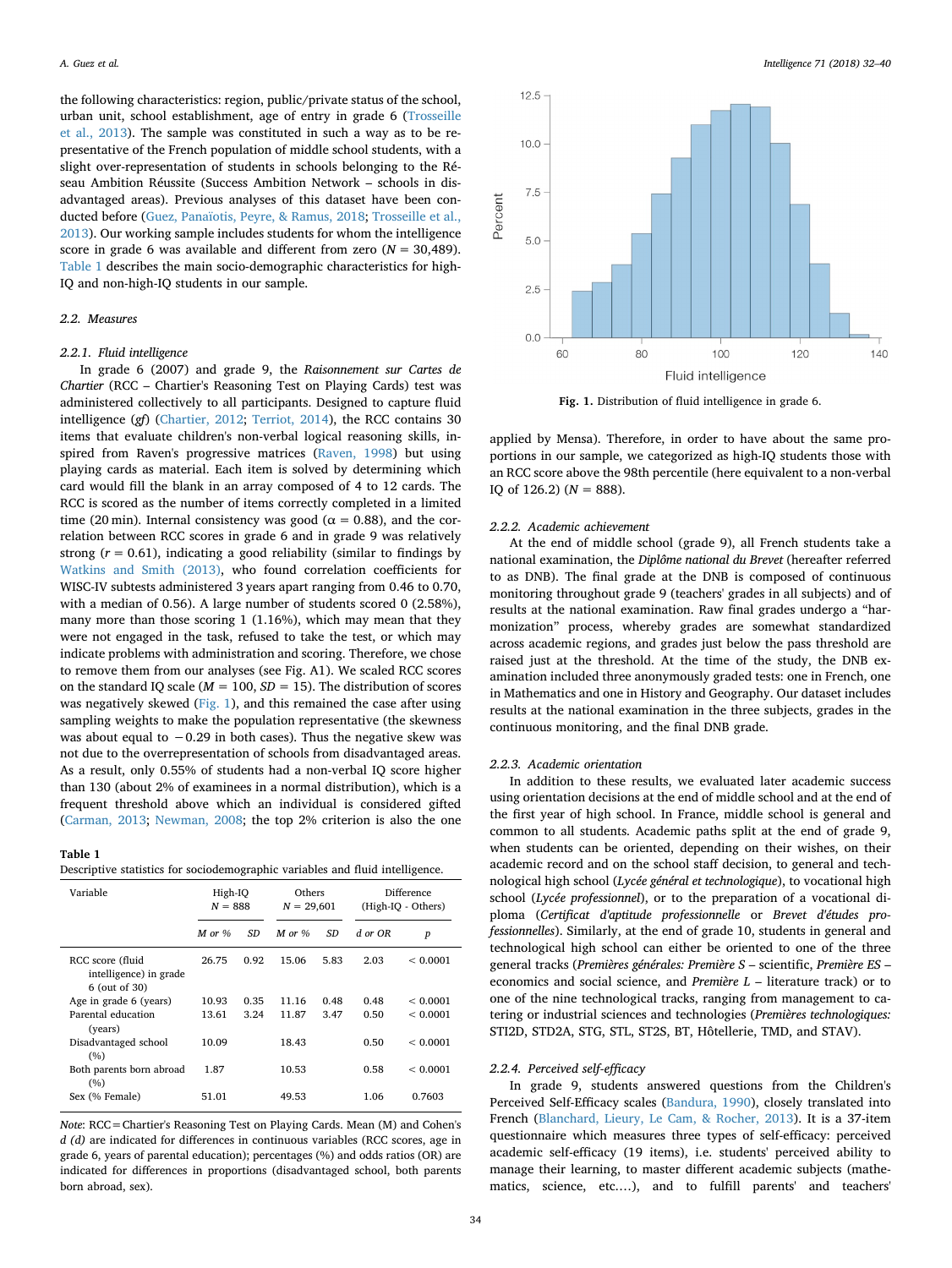expectations; perceived social self-efficacy (13 items), i.e. efficacy regarding leisure group activities, the ability to form and maintain social relationships and manage interpersonal conflicts, and self-assertiveness; and perceived self-regulatory efficacy (5 items), i.e. students' perceived ability to resist peer pressure to engage in high-risk activities (alcohol, drugs, transgressive behaviors). For each item, students had to evaluate their ability to perform each activity using a 5-point Likert scale. Principal component analysis confirmed the three main factors structure, based on the scree plot, as in [Pastorelli et al. \(2001\)](#page-8-40). Three perceived self-efficacy scores (academic, social, and self-regulatory) were then constructed using confirmatory factor analysis. Internal consistency was good for the three indicators (Cronbach's  $\alpha$  above 0.80).

## *2.2.5. Motivation*

Lastly, students' academic motivation was assessed in grade 9 with questions derived from the Academic Self-Regulation Questionnaire (SRQ-A) ([Ryan & Connell, 1989](#page-8-41)), adapted and translated into French ([Blanchard et al., 2013](#page-7-4); [Leroy, Bressoux, Sarrazin, & Trouilloud, 2013](#page-8-42)). This is a self-report measurement which assesses individual differences in motivational styles (intrinsic motivation, identified regulation, introjected regulation, external regulation and amotivation). In this framework, intrinsic motivation is defined as the most self-determined form of motivation, where a student engages in a behavior spontaneously, out of interest and enjoyment. Identified regulation, introjected regulation and external regulation are different types of extrinsic motivation, i.e. motivational styles in which a behavior is driven by factors external to the activity itself. Lastly, amotivation refers to the absence of motivation: students perceive no link between a behavior and its outcomes. 12 items from the SRQ-A were present in the grade 9 questionnaire. The items asked students the reasons why they do their homework, work on their classwork and try to do well in school. Each item provides a possible reason that represents a certain motivational style (for example: "I do my classwork because I want to learn new things", or "I do my classwork because I'd be ashamed of myself if it didn't get done"). Each item was answered using a 5-point Likert scale. A principal component analysis on the 12 motivation items in grade 9 yielded a three factors solution (the first three eigenvalues were higher than 1, but not the fourth<sup>[2](#page-3-0)</sup>): the first factor corresponding to intrinsic motivation, the second to amotivation, and the third to extrinsic motivation. We thus created three motivation scores (amotivation, intrinsic motivation, extrinsic motivation) using a confirmatory factor analysis. Internal consistency was average to good for the three indicators (Cronbach's  $\alpha$  equal to 0.85 for intrinsic motivation, and 0.68 for extrinsic motivation and amotivation).

## *2.3. Analyses*

## *2.3.1. Descriptive statistics*

Our working sample includes students for whom the RCC score was available in grade 6 and was different from zero  $(N = 30,489)$ . We tested the difference in the main outcome variables (academic results, orientation decision in high-school, perceived self-efficacy and motivation) between high-IQ and non-high-IQ students using a *t*-test (for continuous outcomes), a Chi-square test (for categorical outcomes), or Fisher's exact test (for categorical outcomes with less than 5 counts in a given cell), as appropriate. For continuous variables, we estimated the effect size of the difference using Cohen's *d*, which indicates the standardized difference between two means [\(Cohen, 1988](#page-8-43)), and we used odds ratio for categorical variables. We also compared the proportion of

missing DNB grades between high-IQ and non-high-IQ students (with a Chi-square test). For all group comparisons, we assessed significance with an alpha threshold of  $p < .0025$  to take multiple testing into account (Bonferroni corrected threshold for 20 tests).

#### *2.3.2. Regression analyses*

We first ran univariate regressions of grade at the DNB examination (in grade 9) on non-verbal IQ score (in grade 6). We ran this model in our entire working sample first and then in our sample of high-IQ students, in order to check whether the positive relationship between non-verbal IQ and achievement that has been widely described in the literature holds for high-IQ students. As a sensitivity analysis, we recalculated this regression at different thresholds for our high-IQ category (top 5% and top 1%).

Further, as additional exploratory analyses, we investigated whether IQ moderated the association between social background and academic achievement, and between sex and academic achievement. It has been argued that gifted children from disadvantaged social and cultural backgrounds could indeed suffer much more from a "negative Pygmalion effect" or lack of family support, and thus be more at risk of underachievement [\(Terrassier, 2009\)](#page-8-19). In such a case, it may be that high-IQ students' achievement is more related to their socio-economic status (SES) than that of other students, i.e. the interaction term between high-IQ and SES would be positive. This is one possible rendering of the more general hypothesis that high intellectual potential requires good environmental conditions to fully flourish, and therefore that the difference between high-IQ students and others is smaller in a low-SES background. Conversely, one might hypothesize that high IQ buffers against the effects of social disadvantage, which would predict a larger difference between both groups at low SES, and therefore a negative interaction term. Similarly, we explored whether the relation between high IQ and achievement is the same in both sexes, as some have argued that gifted boys may be more vulnerable than gifted girls ([Terrassier,](#page-8-19) [2009\)](#page-8-19). In their sample, [Roznowski et al. \(2000\)](#page-8-18) had indeed found that the difference in A and B grades reported between girls and boys (in favour of girls in all ability groups) was larger among gifted students than their peers. We investigated these questions by regressing results at the DNB examination on a dummy variable equal to 1 if the student is in the high-IQ group (*High-IQ*), on parental education (*SES*) and on sex (*Girl*, dummy variable equal to 1 if the student is a girl), and on two interaction variables: one between high-IQ and sex *(High-IQ × Sex)*, and one between high-IQ and parental education *(High-IQ × SES)*. We assessed significance with an alpha threshold of  $p < .01$  (Bonferroni corrected threshold for 5 tests).

## **3. Results**

#### *3.1. Differences between high-IQ and non-high-IQ students*

We first checked whether gifted students showed better academic achievement than other students (Hypothesis a). Academic achievement was assessed with results at the DNB and academic orientation after middle school. [Tables 2 and 3](#page-4-0) present descriptive statistics for outcome variables. High-IQ students had on average statistically significantly higher scores than others in all DNB subjects (their final grade was higher by 2.6 points out of 20;  $p < .0001$ ). Besides, only 1.66% had an average grade strictly lower than the pass threshold (10 out of 20) – compared to 15.55% among non-high-IQ students (see [Table 2](#page-4-0) and [Fig. 2\)](#page-4-1).

Such higher performance at the DNB exam logically resulted in a higher proportion of high-IQ students continuing to general and technological high school compared to others (89.49% versus 61.76%;  $p < .0001$ ), and a lower proportion being retained in grade 9 (1.56%) versus 3.05%, but not statistically significant  $-p = .0165$ ). Guidance decisions at the end of grade 10 indicate that high-IQ students kept on doing well in high school, as 82.91% of students took a general track,

<span id="page-3-0"></span><sup>&</sup>lt;sup>2</sup> We used both the eigenvalue and the scree plot to decide the number of factors retained: the eigenvalue criterion led to 3 factors (95% confidence intervals for the third and fourth eigenvalue: [1.12;1.15] and [0.67;0.70]) and the scree plot indicated a solution with 4 factors. The 3 factor solution afforded a more coherent interpretation, thus we chose to retain it.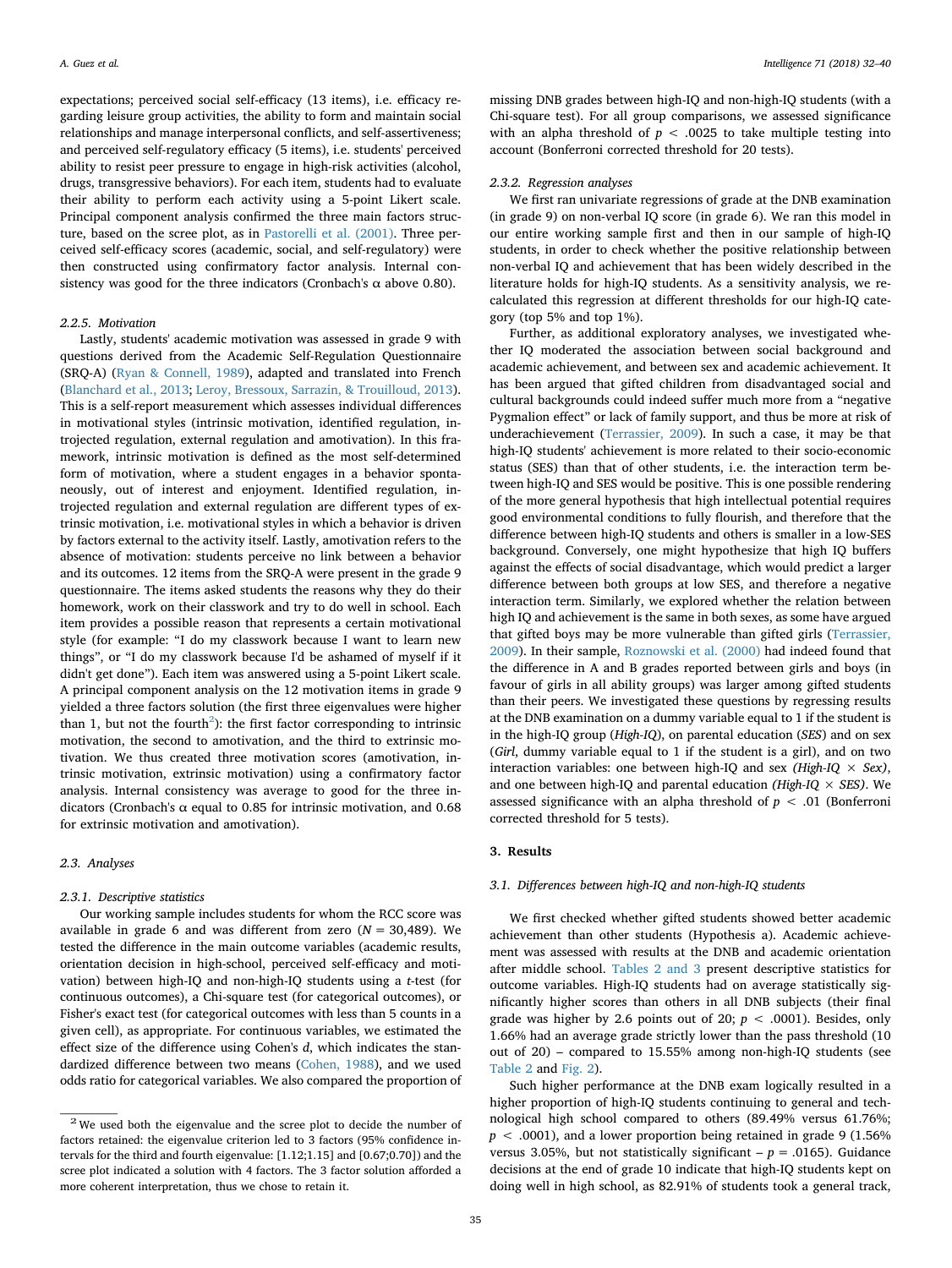#### <span id="page-4-0"></span>**Table 2**

Descriptive statistics for grades, self-efficacy and motivation scores in grade 9.

| Outcome variable                        | High-IQ<br>$N = 888$ |           | Others<br>$N = 29,601$ |           | Difference<br>High-IQ - Others |                     |                  |
|-----------------------------------------|----------------------|-----------|------------------------|-----------|--------------------------------|---------------------|------------------|
|                                         | M                    | <b>SD</b> | M                      | <b>SD</b> | Cohen's d                      | 95% C.I.            | $\boldsymbol{p}$ |
| DNB results (out of 20)                 |                      |           |                        |           |                                |                     |                  |
| <b>DNB</b> Examinations                 | 13.13                | 2.73      | 10.00                  | 3.19      | 0.97                           | [0.91; 1.03]        | < 0.0001         |
| <b>DNB</b> Teacher grades               | 15.11                | 2.20      | 12.79                  | 2.72      | 0.85                           | [0.79; 0.90]        | < 0.0001         |
| DNB Final grade                         | 14.48                | 2.29      | 11.88                  | 2.88      | 0.90                           | [0.85; 0.96]        | < 0.0001         |
| Perceived self-efficacy (factor scores) |                      |           |                        |           |                                |                     |                  |
| Academic                                | $-0.19$              | 0.89      | $-0.57$                | 1.05      | 0.36                           | [0.30; 0.42]        | < 0.0001         |
| Social                                  | $-0.06$              | 0.90      | 0.02                   | 0.95      | $-0.08$                        | $[-0.14; -0.01]$    | 0.0317           |
| Self-regulatory                         | 0.31                 | 0.51      | 0.17                   | 0.70      | 0.20                           | [0.15; 0.26]        | < 0.0001         |
| Academic motivation (factor scores)     |                      |           |                        |           |                                |                     |                  |
| Intrinsic motivation                    | 0.22                 | 0.86      | $-0.01$                | 0.94      | 0.25                           | [0.18; 0.31]        | < 0.0001         |
| <b>Extrinsic motivation</b>             | 0.16                 | 0.79      | 0.00                   | 0.87      | 0.19                           | [0.13; 0.26]        | < 0.0001         |
| Amotivation                             | $-0.16$              | 0.76      | 0.00                   | 0.90      | $-0.18$                        | $-0.24$ ; $-0.12$ ] | < 0.0001         |

Note: Bonferroni corrected threshold for significance is 0.0025.

## <span id="page-4-2"></span>**Table 3**

Descriptive statistics for academic orientation after middle school.

| Outcome variable                         | High-IQ          |       | Others |       | <b>Difference</b><br>(High-IQ - Others) |               |          |
|------------------------------------------|------------------|-------|--------|-------|-----------------------------------------|---------------|----------|
|                                          | $\boldsymbol{N}$ | %     | N      | %     | Odds Ratio                              | 95% C.I.      | p        |
| Guidance decision at the end of grade 9  | 771              |       | 25,278 |       |                                         |               |          |
| General & technological high school      |                  | 89.49 |        | 61.76 | 5.28                                    | [4.18; 6.65]  | < 0.0001 |
| Vocational high school                   |                  | 7.00  |        | 25.05 | 0.23                                    | [0.17; 0.30]  | < 0.0001 |
| Professional diploma (CAP/BEP)           |                  | 1.24  |        | 7.88  | 0.15                                    | [0.08; 0.27]  | < 0.0001 |
| Retention in grade 9                     |                  | 1.56  |        | 3.05  | 0.50                                    | [0.28; 0.89]  | 0.0165   |
| Work                                     |                  | 0.26  |        | 0.63  | 0.41                                    | [0.10; 1.65]  | 0.2472   |
| Guidance decision at the end of grade 10 | 708              |       | 15,174 |       |                                         |               |          |
| General track                            |                  | 82.91 |        | 63.38 | 2.80                                    | [2.30; 3.42]  | < 0.0001 |
| Technological track                      |                  | 11.72 |        | 22.24 | 0.46                                    | [0.37; 0.59]  | < 0.0001 |
| Vocational high school                   |                  | 1.55  |        | 3.71  | 0.41                                    | [0.22; 0.75]  | 0.0027   |
| Professional diploma (CAP/BEP)           |                  | 0.14  |        | 0.70  | 0.03                                    | [0.03; 1.44]  | 0.0764   |
| Retention in grade 10                    |                  | 3.53  |        | 9.87  | 0.33                                    | [0.22; 0.50]  | < 0.0001 |
| Work                                     |                  | 0.14  |        | 0.09  | 1.65                                    | [0.22; 12.63] | 0.472    |

Note: Bonferroni corrected threshold for significance is 0.0025.

<span id="page-4-1"></span>

**Fig. 2.** Distribution of DNB grades for high-IQ and non-high-IQ students. The vertical lines represent the mean self-efficacy score for each group. \**p* < 0.0025 (Bonferroni-corrected threshold).

The odd distribution with a peak at 10 is a well-known consequence of grade adjustments whose purpose is to make more students pass the exam (grade of 10).

compared to 63.38% of students with a non-verbal IQ lower than the 98th percentile (*p* < .0001) (see [Table 3\)](#page-4-2). Moreover, it is highly likely that this reported proportion for non-high-IQ students is over-estimated, since the share of missing data for non-high-IQ students is much higher than for high-IQ students for this particular variable (48.74% of missing data for non-high-IQ students versus 20.27% for high-IQ students).

Our second hypothesis was that high-IQ students drop out less frequently from middle school (Hypothesis b). If high-IQ students were at high risk of school failure, it might be that they actually have dropped out from middle school even before reaching grade 9. In that case, DNB results would give positively biased information about high-IQ students' school success. However, only 5.18% of DNB results were missing for high-IQ students compared to 13.78% for others, which is inconsistent with this hypothesis.

Lastly, we had hypothesized that high-IQ students also fare better in terms of perceived self-efficacy and motivation (Hypothesis c). Results show that they indeed had statistically significantly higher levels of perceived academic self-efficacy compared to other students ( $d = 0.36$ ; *p* < .0001), as well as perceived self-regulation (*d* = 0.20; *p* < .0001) (see [Table 2](#page-4-0) and [Fig. 3\)](#page-5-0). However, their level of social self-efficacy was slightly but not statistically significantly lower than others ( $d = -0.08$ ;  $p = .0317$ ). Lastly, they reported statistically significantly higher levels of both intrinsic motivation ( $d = 0.25$ ;  $p < .0001$ ) and extrinsic motivation ( $d = 0.19$ ;  $p < .0001$ ), as well as lower levels of amotivation (*d* = −0.18; *p* < .0001) (see [Table 2](#page-4-0) and [Fig. 4\)](#page-5-1).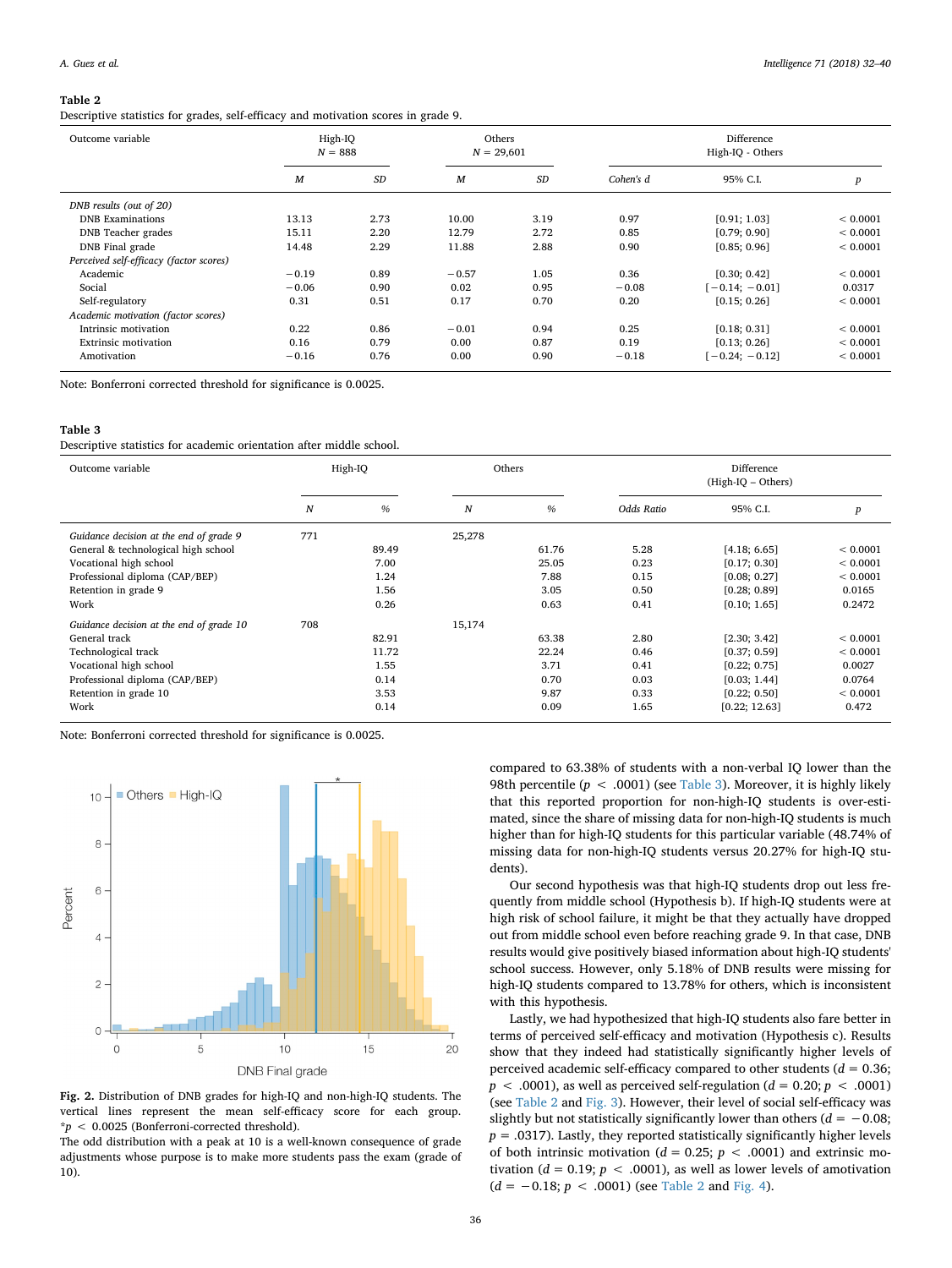<span id="page-5-0"></span>

**Fig. 3.** Distribution of self-efficacy scores in grade 9 for high-IQ and non-High-IQ students. The vertical lines represent the mean self-efficacy scoscore for each group. \**p* < 0.0025 (Bonferroni-corrected threshold).

## *3.2. Relationship between IQ and school performance*

In a second step, we tested the hypotheses that there is a positive relationship between IQ in grade 6 and achievement in grade 9 (Hypothesis d), and that this relationship holds equally in high-IQ students and in the general population (Hypothesis e). Fluid intelligence measured in grade 6 positively predicted results at the DNB in grade 9 among high-IQ students ( $\beta$  = 0.11,  $p$  = .0058) as well as in the whole population ( $\beta = 0.10$ ,  $p < .0001$ , illustrated in [Fig. 5](#page-6-0)). This result was unchanged when we included as high-IQ all students with nonverbal IQ scores higher than the 95th percentile (top 5%, *N* = 1602):

<span id="page-5-1"></span>

**Fig. 4.** Distribution of motivation scores in grade 9 for high-IQ and non-high-IQ students. The vertical lines represent the mean motivation score for each group. \**p* < 0.0025 (Bonferroni-corrected threshold).

the regression coefficient was still positive and statistically significant  $(\beta = 0.15 \text{ with } p < .0001)$ . However, when we increased the threshold of high-IQ to the top 1% of the non-verbal IQ distribution ( $N = 435$ ), the model yielded a still positive but not statistically significant regression coefficient for non-verbal IQ ( $\beta$  = 0.09 with  $p$  = .1887), which may result from restriction of range and the smaller number of high-IQ students in the top 1%.<sup>[3](#page-5-2)</sup>

<span id="page-5-2"></span><sup>3</sup> Our aim in this section was not particularly to examine whether the relationship between IQ and achievement was non-linear, but rather to examine whether the well-established linear relationship (also observed here), remains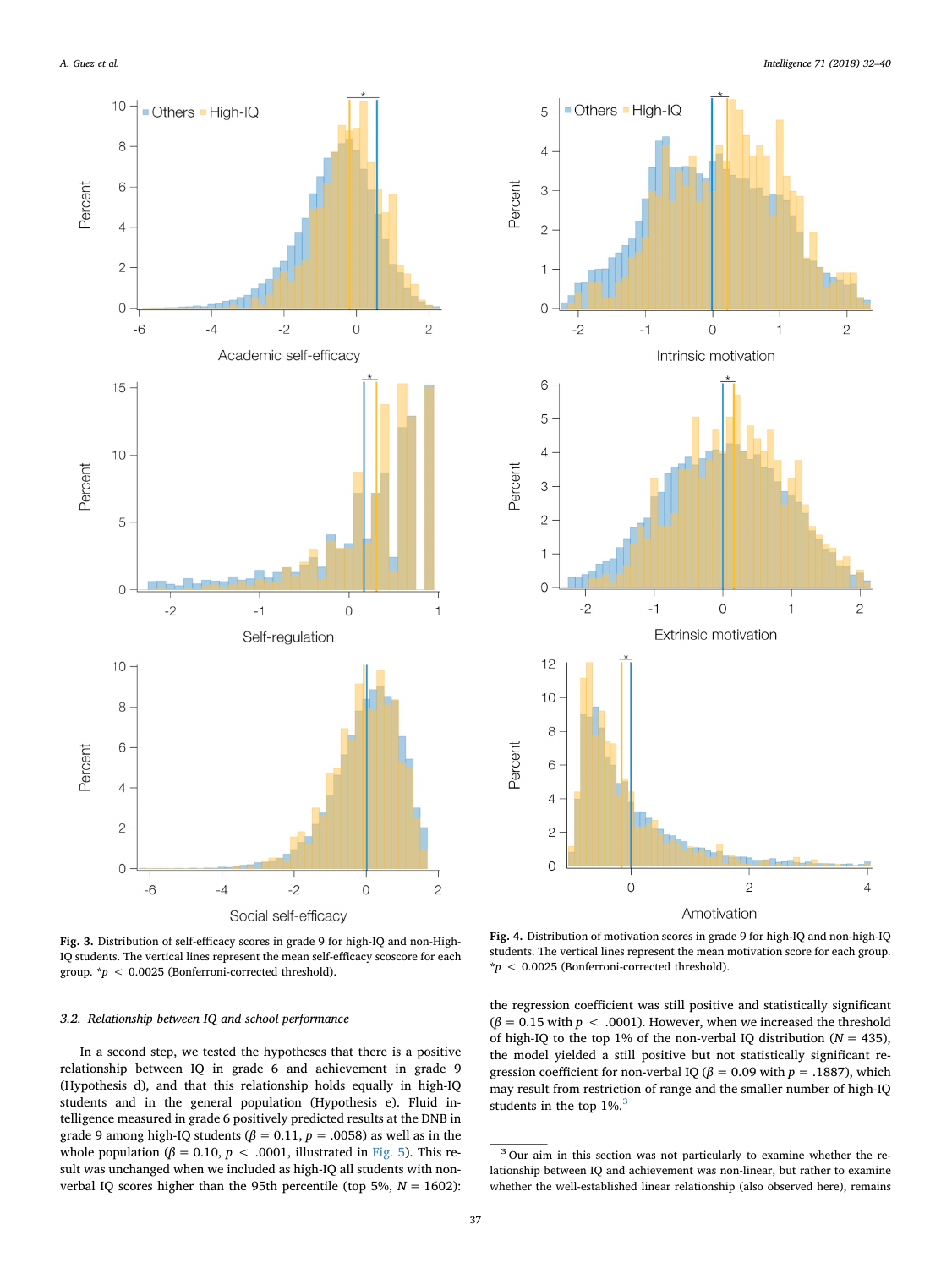<span id="page-6-0"></span>

**Fig. 5.** Relationship between fluid intelligence and results at the DNB Examination in the whole population.

### *3.3. Interactions between high-IQ, parental education and sex*

Finally, we explored potential interactions between high IQ, sex and parental education. [Table 4](#page-6-1) presents the results of the regression of DNB Examination Grade (range: 0–20) on high-IQ status, sex and parental education (henceforth, SES). Model 1 only includes main effects of these three variables, whereas Model 2 includes interactions between high-IQ and sex, and high-IQ and SES. Model 1 shows that DNB grade is positively associated with high-IQ, but also with being a girl and with parental education. In Model 2, the coefficient of the interaction parameter *High-IQ\*SES* indicates the difference in DNB results associated with one additional year of parental education between high-IQ students and others. Results show that this difference is negative  $(\beta = -0.11, p = .0002)$ , thus suggesting that high-IQ students' performance is less related to social background than their peers' (see [Fig. 6](#page-6-2)). Hence it does not seem to be the case that a low-educated family environment is more detrimental to high-IQ's performance than others'. There was no statistically significant interaction between high-IQ and sex ( $p = .5742$ ), suggesting that the relationship between high-IQ and achievement is the same in both sexes: girls do not seem to outperform boys more among high-IQ students than among non-high-IQ students. However, it is worth noting that including the interactions in the regression only increased the  $R^2$  by 0.04%: there was no practical gain in explained variance.

#### **4. Discussion**

This paper aimed at assessing the differences in various school success measures between high-IQ (top 2% of non-verbal IQ distribution) and non-high-IQ students in a large representative sample of French middle school students. Our results supported the hypotheses that gifted students achieve higher academic results than other students (Hypothesis a) and drop out less (Hypothesis b), thus replicating findings from the previous literature on gifted students ([Lubinski &](#page-8-28) [Benbow, 2006](#page-8-28); [Roznowski et al., 2000](#page-8-18); [Terman, 1926c](#page-8-27)), and extending them to a large sample of French students from the general population. We also hypothesized that high-IQ students show higher scores in measures of self-efficacy and motivation (Hypothesis c), which was also

#### <span id="page-6-1"></span>**Table 4**

Regression of DNB examination grade (range: 0–20) on high-IQ, sex and parental education (SES).

| Predictors                                                   | Model 1<br>$R^2 = 0.2271$              |                                  | Model 2<br>$R^2 = 0.2275$                                             |                                                      |
|--------------------------------------------------------------|----------------------------------------|----------------------------------|-----------------------------------------------------------------------|------------------------------------------------------|
|                                                              | $\beta$ (SD)                           | p                                | $\beta$ (SD)                                                          | $\boldsymbol{p}$                                     |
| High-IO<br>Girl<br><b>SES</b><br>High-IO*Girl<br>High-IO*SES | 2.45(0.09)<br>0.46(0.04)<br>0.41(0.01) | < 0.0001<br>< 0.0001<br>< 0.0001 | 3.86(0.43)<br>0.46(0.03)<br>0.42(0.01)<br>0.10(0.18)<br>$-0.11(0.03)$ | < 0.0001<br>< 0.0001<br>< 0.0001<br>0.5742<br>0.0002 |

*Note*: Bonferroni corrected threshold for significance is 0.01.

<span id="page-6-2"></span>

**Fig. 6.** Interaction effect between High-IQ and Parental Education on DNB Exam Grades. Linear fit and 95% confidence bands from the regression of DNB examination grades on parental education, high-IQ status, and their interaction term.

validated in our data: high-IQ students had higher levels of academic self-efficacy and self-regulatory self-efficacy – however, their social selfefficacy was not statistically significantly different from the non-high-IQ sample. They also showed higher levels of intrinsic motivation, extrinsic motivation, and lower levels of amotivation. These results are consistent with [Roznowski et al. \(2000\)](#page-8-18) and with [Calero, García-Martín,](#page-7-5) [Jiménez, Kazén, and Araque \(2007\),](#page-7-5) who had found that gifted children have better self-regulatory abilities than a comparable group of nongifted children. [McCoach and Siegle \(2003\)](#page-8-16) also reported higher academic self-perceptions in a gifted student sample compared to a general school sample.

Lastly, we hypothesized that there is a positive relationship between IQ in grade 6 and achievement in grade 9 (Hypothesis d), and that this relationship holds equally in high-IQ students and in the general population (Hypothesis e). In agreement with the past literature ([Deary](#page-8-0) [et al., 2007;](#page-8-0) [Roth et al., 2015](#page-8-2)), we found a statistically significant positive relationship between non-verbal IQ in grade 6 and academic performance in grade 9 in the whole sample. This well-established link remained when the analysis was restricted to high-IQ students (thresholds of 2% and 5%). Furthermore, not only did the positive relationship remain, but the regression coefficient barely changed when applying different high-IQ thresholds.

As an exploratory analysis, we finally explored possible interactions between high-IQ, social background and sex. Our results suggest that academic performance is less related to social background (as measured by parental education) for high-IQ students than for their peers. Hence it does not seem to be the case that a low-educated family environment is more detrimental to high-IQ students' performance than others'. On

<sup>(</sup>*footnote continued)*

the same in the high-IQ range. However, for interested readers, the fit of the linear regression model with DNB as dependent variable and IQ (continuous) as independent variable ( $R^2 = 0.194$ ) was very similar to the fit of a model with an additional quadratic term ( $R^2 = 0.196$ ), and with both quadratic and cubic terms ( $R^2$  = 0.196). The nonlinearity of the relationship is thus very weak.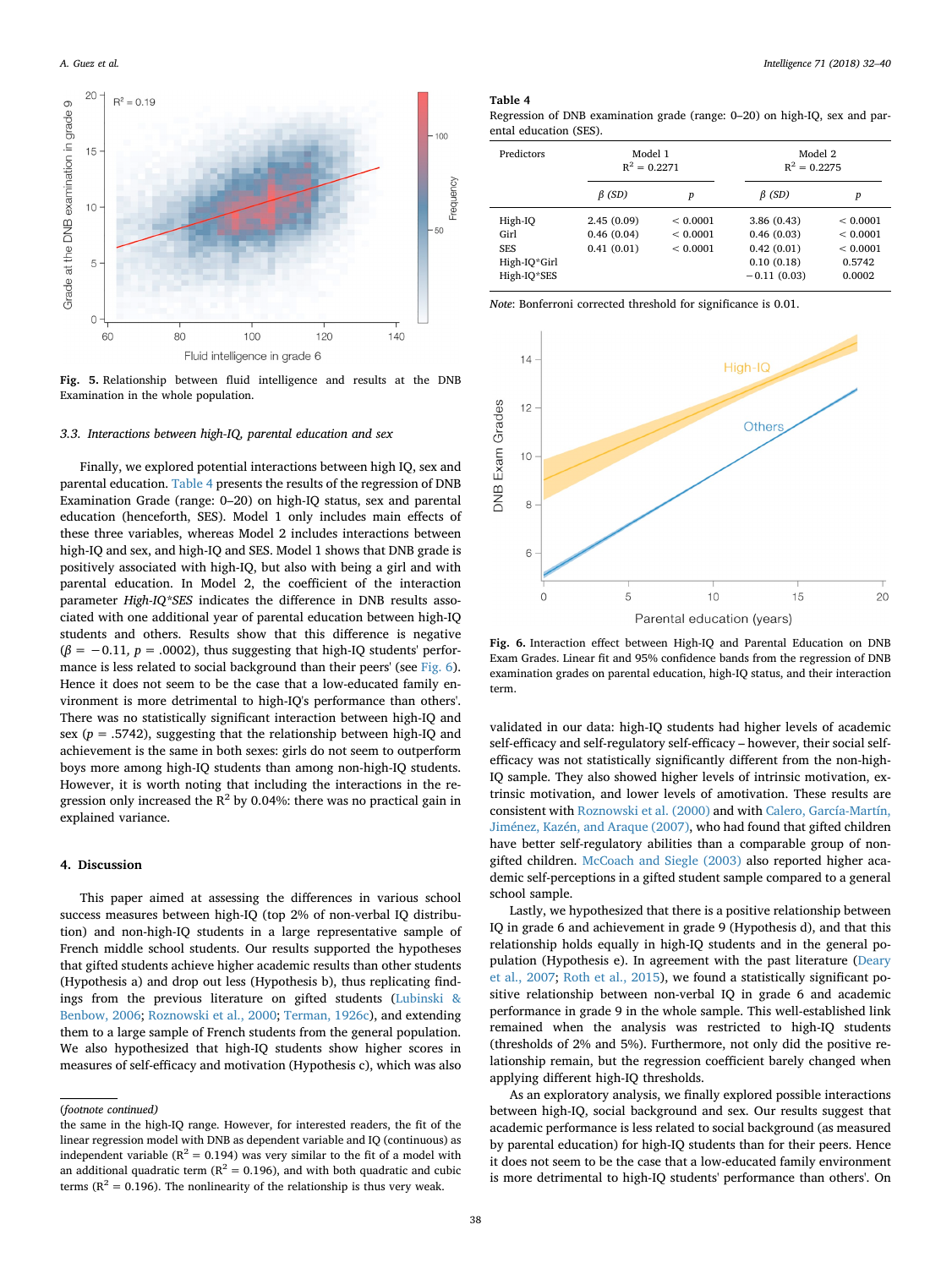the contrary, our results support the hypothesis that high IQ buffers against the effect of low SES on achievement. The positive association between high IQ and achievement was similar for boys and girls. However, adding these interactions did not increase the explained variance in school performance, suggesting that their effects are without practical significance.

Overall, these results argue against the beliefs that high-IQ students are particularly at risk of school failure. This popular opinion originates from personal accounts (of failing gifted students) or from clinicians, who commonly see gifted children referred to child psychiatry services for various problems including school underachievement ([Grobman,](#page-8-44) [2006;](#page-8-44) [Guénolé et al., 2013\)](#page-8-10). Obvious sampling biases are inherent to clinical practice and may have contributed to spreading stereotypes regarding school failure but also psychological difficulties ([Peyre et al.,](#page-8-45) [2016\)](#page-8-45) in gifted children. It is possible that such beliefs remain prevalent due to a lack of research based on representative populations – especially in France. The present paper intended to fill this gap, and showed that these beliefs are not supported by evidence in the French middle school context.

Thus, high-IQ children seem to be very successful in the French school environment: they earn much better grades (by about one standard deviation) at the final grade 9 national exam, and are at much lower risk of grade retention, orientation in a professional track and school drop-out. This does not imply that all of them are successful: some are not, and those ones deserve close attention, as do all pupils who do not succeed well in school. Our results do not imply either that the French education system is optimally suited to the needs of high-IQ children: they might succeed even better, or more happily, if their educational needs were better met. However, the data collected in the present study do not address the question of how to further improve the education of high-IQ children. It simply suggests that there is no major school failure problem to tackle concerning this group, and provides no basis for the necessity of a systematic screening of intellectually gifted children, as sometimes urged by associations.

## *4.1. Limitations*

A potential limitation of our study comes from the fact that general intelligence was assessed through only one test measuring fluid intelligence (Chartier's Reasoning Test on Playing Cards). This led us to use one particular definition of giftedness, which relied exclusively on non-verbal intelligence. No measure of verbal intelligence was available in the data from the DEPP Panel 2007, therefore we could not compute a composite score more comparable to full scale IQ. However, we see no reason to suspect that the results might have differed if a measure of verbal intelligence had been included. Indeed, including verbal intelligence should only affect our results if it affects school performance differently among non-high-IQ and high-IQ students. We do not see any reason why this should be the case.

Another limitation linked to our measure of IQ is its low stakes: students were not rewarded for performing well on it, and it was the last test in the battery. Previous research has suggested that motivation in low-stakes IQ test could be an important issue for the interpretation of the results. Compared with a rewarded condition, low-stakes would decrease IQ scores, and would do so to a larger extent for individuals with the lowest intelligence [\(Duckworth, Quinn, Lynam, Loeber, &](#page-8-46) [Stouthamer-Loeber, 2011](#page-8-46)). However, the evidence is mixed, as other papers have pointed towards a positive effect of rewards on the level of effort, but that is not reflected in the IQ scores obtained ([Borghans,](#page-7-6) [Golsteyn, Heckman, & Humphries, 2016;](#page-7-6) [Gignac, 2018](#page-8-47)). In our study, [Duckworth et al. \(2011\)](#page-8-46)'s results could imply that we may be missing some gifted but unmotivated students in the high IQ group. Such unmotivated gifted students would be more at risk of school failure, so we might be underestimating the phenomenon. However, since the effect of motivation affects more students with low IQ, this would imply that many more students in the non-high-IQ group have their IQ

underestimated. Such students should nevertheless have obtained higher DNB results than expected from their underestimated IQ. Therefore, the potential confounding effect of motivation could have been to inflate DNB results of our non-high-IQ group, thus reducing the difference between high-IQ students and their peers. Hence, if anything, the effect sizes would be underestimated. Furthermore, scores at our non-verbal IQ test were very weakly correlated with scores of intrinsic motivation, extrinsic motivation, and amotivation.[4](#page-7-7) It is likely that these motivation scores are associated to some degree with motivation to take the RCC. If this is indeed the case, then the low correlations between RCC scores and motivation scores suggest that it is implausible that our non-verbal IQ scores are confounded with motivation.

A third limitation may be that the DNB final grade, which was the main variable with which we assessed school success, followed an odd distribution: there was a peak at 10 due to grades harmonization carried out by a jury, and this peak was much more marked for non-high-IQ students than for high-IQ students. Thus, the final results of the nonhigh-IQ students were artificially inflated compared to those of the high-IQ students, which means that the difference between the two groups was under-estimated. However, this bias does not affect our conclusion that high-IQ students perform better than others and are less at risk of school failure (i.e. obtaining less than 10).

Lastly, our sample slightly over-represented students from schools in disadvantaged areas (*Réseau Ambition Réussite*), in which non-high-IQ students were schooled more than high-IQ students. However, correcting for this slight over-representation by using survey weights did not change our results.

## *4.2. Conclusion*

Data from the French Depp Panel 2007 do not support the widespread belief that students with high IQ are more at risk of school failure than their peers. On the contrary, our study replicated previous findings in US samples showing that they perform better than their classmates. This result was corroborated by higher levels of motivation and self-efficacy among high-IQ students.

## **Acknowledgements**

This research was supported by the Agence Nationale de la Recherche (ANR-10-LABX-0087 IEC and ANR-10-IDEX-0001-02 PSL\*). We thank the Direction de l'Evaluation, de la Prospective et de la Performance for providing us access to the Panel 2007.

#### **References**

- <span id="page-7-3"></span>Bandura, A. (1990). *[Multidimensional scales of perceived self-efficacy.](http://refhub.elsevier.com/S0160-2896(18)30114-4/rf2555)* Stanford, CA: [Stanford University.](http://refhub.elsevier.com/S0160-2896(18)30114-4/rf2555)
- <span id="page-7-1"></span>Batty, G. D., Deary, I. J., & Gottfredson, L. S. (2007). Premorbid (early life) IQ and Later mortality risk: systematic review. *Annals of Epidemiology, 17*(4), 278–288. [https://](https://doi.org/10.1016/j.annepidem.2006.07.010) [doi.org/10.1016/j.annepidem.2006.07.010.](https://doi.org/10.1016/j.annepidem.2006.07.010)
- <span id="page-7-0"></span>Binet, A., & Simon, T. (1904). Méthodes nouvelles pour le diagnostic du niveau intellectuel des anormaux. *L'Année Psychologique, 11*(1), 191–244. [https://doi.org/10.](https://doi.org/10.3406/psy.1904.3675) [3406/psy.1904.3675.](https://doi.org/10.3406/psy.1904.3675)
- <span id="page-7-4"></span>Blanchard, S., Lieury, A., Le Cam, M., & Rocher, T. (2013). Motivation et sentiment d'efficacité personnelle chez 30,000 élèves de 6e du collège français. *Bulletin de psychologie, Numéro, 523*(1), 23. [https://doi.org/10.3917/bupsy.523.0023.](https://doi.org/10.3917/bupsy.523.0023)
- <span id="page-7-6"></span>Borghans, L., Golsteyn, B. H. H., Heckman, J. J., & Humphries, J. E. (2016). What grades and achievement tests measure. *Proceedings of the National Academy of Sciences, 113*(47), 13,354–13,359. <https://doi.org/10.1073/pnas.1601135113>.
- <span id="page-7-2"></span>Bourgeois, L. (2017, June 7). Enfant précoce: est-ce vraiment une chance? Retrieved 16 July 2018, from [https://www.pratique.fr/actu/enfant-precoce-est-ce-vraiment-une](https://www.pratique.fr/actu/enfant-precoce-est-ce-vraiment-une-chance-9073079.html)[chance-9073079.html](https://www.pratique.fr/actu/enfant-precoce-est-ce-vraiment-une-chance-9073079.html).
- <span id="page-7-5"></span>Calero, M. D., García-Martín, M. B., Jiménez, M. I., Kazén, M., & Araque, A. (2007). Selfregulation advantage for high-IQ children: Findings from a research study. *Learning and Individual Differences, 17*(4), 328–343. [https://doi.org/10.1016/j.lindif.2007.03.](https://doi.org/10.1016/j.lindif.2007.03.012)

<span id="page-7-7"></span><sup>4</sup> The correlation between fluid IQ and intrinsic motivation was equal to 0.05, that between IQ and extrinsic motivation was equal to 0.03, and that between IQ and amotivation was equal to −0.07.